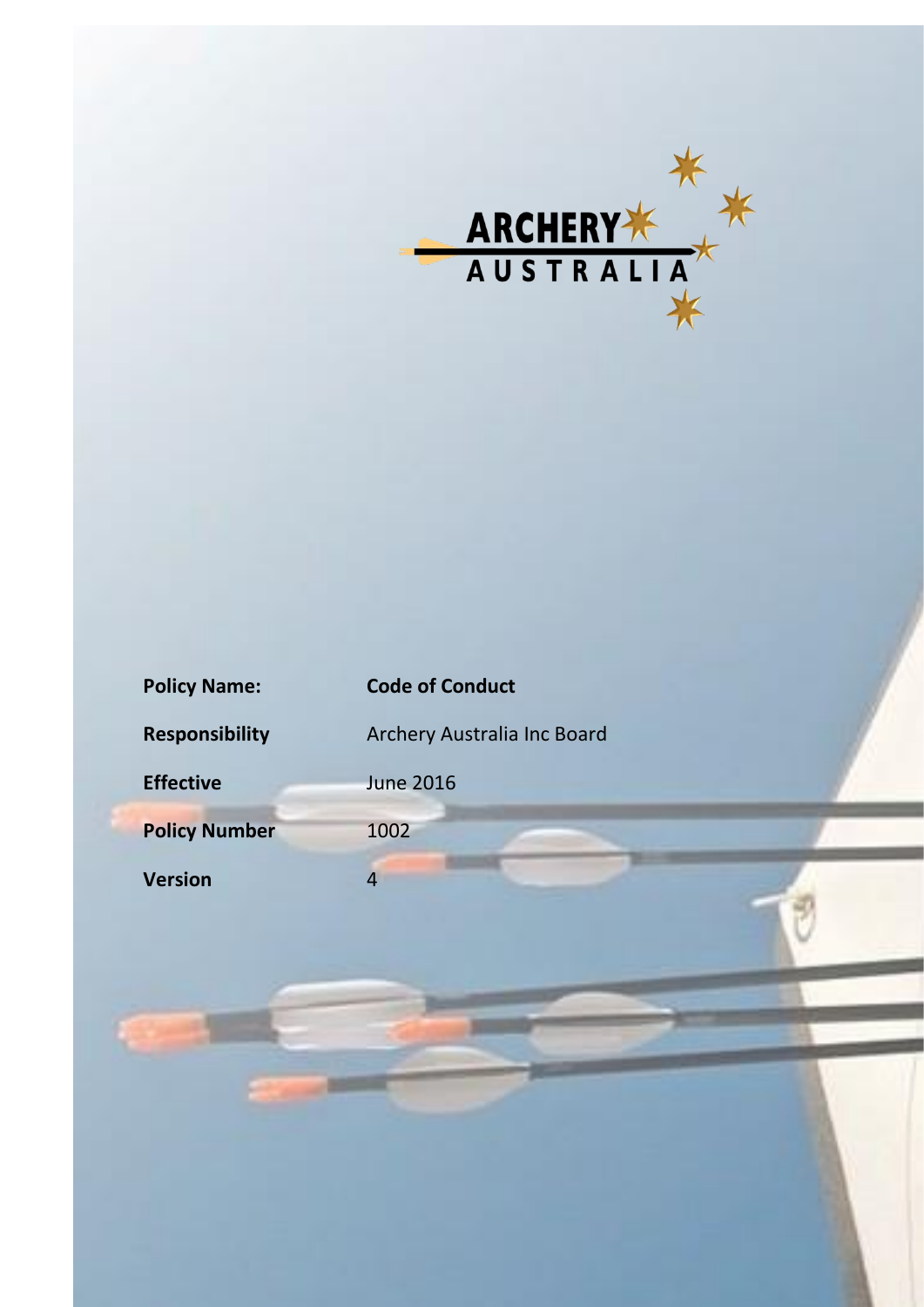## **Introduction**

In Archery we are proud of our sporting ability, reputation and achievements as a national of good sports. Our society expects high standards of behaviour from all people involved with sport, and it is vital the integrity of the sport is maintained.

At every level of the sport, the principles of fairness, respect, responsibility and safety should be maintained.

Archery Australia at all levels is committed to upholding the principles of:

### **Fairness**

Operating in the spirit of the rules, never taking an unfair advantage and making informed and honorable decisions at all times.

## **Respect**

Recognising the contribution people make to sport, treating them with dignity and consideration, as well as caring for the property and equipment they use.

## **Responsibility**

Taking responsibility for our actions and being a positive role model at all times.

## **Safety**

Encouraging healthy and safe procedures and preventing and reporting dangerous behaviour, while demonstrating concern for others.

Archery Australia promotes the following behavioural guidelines through its Code of Conduct to all people involved in any way with the sport of Archery, particularly those responsible for activities involving people under the age of 18 years. This Code of Conduct highlights the principles and values of Archery Australia and are the core principles underlying the member protection and child welfare.

As a person involved in any way with the sport of Archery, the following standards of behaviour are expected.

#### **General Code of Conduct Guidelines**

- Respect the rights, dignity and worth of others.
- Conduct themselves in a manner fitting of an member and that their behaviour does not bring themselves, Archery, Archery Australia, World Archery, RGB, Club or other member into disrepute contempt, controversy, scandal or ridicule or affect the performance of any other member.
- Demonstrate an ethical, considerate, fair and honest manner in all dealing with other people or organisations.
- Be professional in, and accept responsibility for your actions.
- Make a commitment to providing quality service.
- Be aware of Archery Australia, RGB and Club standards, rules and policies.
- Operate within the rules and spirit of the sport, including international, national rules and guidelines that govern Archery Australia.
- Understand the possible consequences of breaching Archery Australia's Member Protection and Child Welfare Policies.
- Immediately report any breaches of the Archery Australia Member Protection and Child Welfare Policies to the appropriate authority.
- Refrain from any form of abuse toward others.
- Refrain from any form of harassment toward others.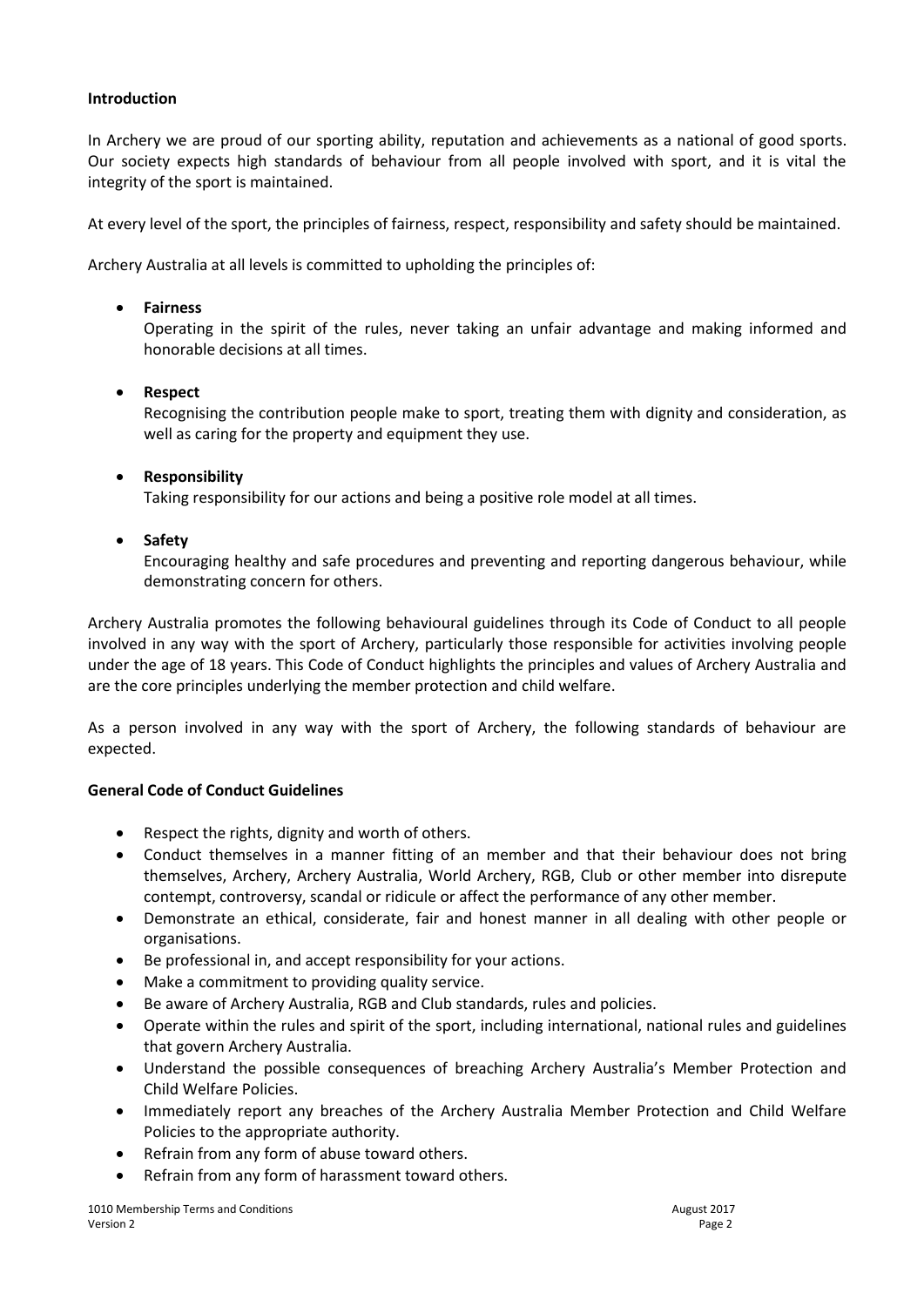- Refrain from any form of discrimination toward others.
- Refrain from intimate relations with any person with whom you have a supervisory role or power over.
- Refrain from any form of victimization toward others.
- Provide a safe environment for the conduct of activities in accordance with any relevant Archery Australia policy or rules.
- Show concern and caution toward others that may be sick or injured.
- Be a positive role model.

# **Competitors Behavior**

- Abide by the General Code of Conduct Guidelines.
- Conduct themselves in a manner fitting of an member and that their behaviour does not bring themselves, Archery, Archery Australia, World Archery, RGB, Club or other member into disrepute contempt, controversy, scandal or ridicule or affect the performance of any other member.
- Follow the rules of Archery Australia, World Archery, RGB and club at all times.
- Give your best at all times.
- Never persistently or willfully question or challenge the ruling of an official.
- Use the appropriate rules and guidelines to resolve a dispute.
- Control your temper. Berating, profanity or abuse (physical or verbal) is not acceptable.
- Sledging other competitors or deliberately distracting or provoking an opponent is not acceptable or permitted in this sport.
- Harassment of competitors or officials is not acceptable.
- Work equally hard for yourself and/or your team.
- Be a good sport. Applaud all good plays whether they are made by your team or the opposition.
- Treat all archery participants as you would like to be treated. Do not bully or take unfair advantage of another competitor.
- Co-operate with officials, event staff, sport management, coaches, competitors and fellow team members.
- Participate for your own enjoyment and benefit, not just to satisfy the expectations of others.
- Respect the rights, dignity and worth of all participants regardless of their gender, ability, ethnicity, cultural background or religion.

# **Parents / Guardian Code of Behavior**

- Abide by the General Code of Conduct Guidelines.
- Conduct themselves in a manner fitting of an member and that their behaviour does not bring themselves, Archery, Archery Australia, World Archery, RGB, Club or other member into disrepute contempt, controversy, scandal or ridicule or affect the performance of any other member
- Encourage your child to participate in sport for their individual enjoyment, personal satisfaction and improvement.
- Never berate, harass, bully or sledge your child or other competitors or officials.
- Focus on your child's efforts and performance rather than winning or losing.
- Never persistently or willfully question or challenge the ruling of an official and always encourage your child to abide by the rules and accept judgments made by officials.
- Never ridicule or yell at a child for making a mistake or performing below expectation.
- Be an example to your child and others. Appreciate good performances by all participants.
- Support all efforts to remove verbal and physical abuse from the sporting environment.
- Show appreciation and respect for all people involved in your child's sport.
- Respect the rights, dignity and worth of all participants, regardless of their gender, ability, ethnicity, cultural background or religion.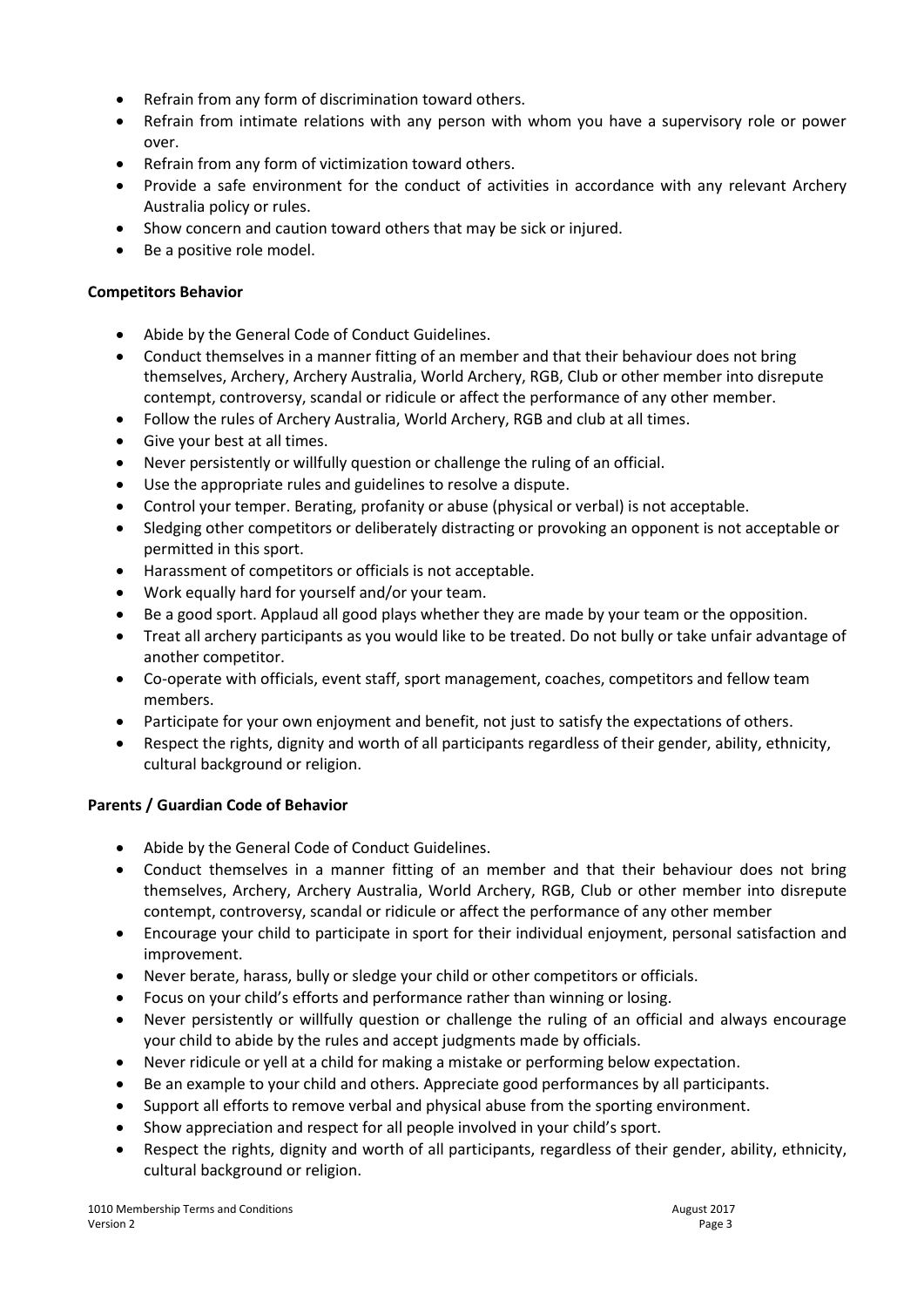## **Spectators Code of Behavior**

- Abide by the General Code of Conduct Guidelines.
- Conduct themselves in a manner that their behaviour does not bring themselves, Archery, Archery Australia, World Archery, RGB, Club or members into disrepute contempt, controversy, scandal or ridicule or affect the performance of any other member
- Remember that people participate in sport for their enjoyment and benefit, not yours.
- Applaud good performance and efforts from all individuals and teams. Congratulate all participants on their performance regardless of the outcome.
- Respect the decisions of officials, and teach others to do the same.
- Never ridicule or scold an athlete for making a mistake. Positive comments are motivational.
- Reject the use of violence in any form, whether it is by spectators, coaches, officials or competitors.
- Show respect for all athletes. Without them there would be no competition.
- Encourage competitors to follow the rules and the officials' decisions.
- Do not use profanity, foul or threatening language, berate, sledge or harass competitors, coaches or officials.
- Respect the rights, dignity and worth of all participants, regardless of their gender, ability, ethnicity, cultural background or religion.

# **Administrator and Official Code of Behavior**

- Abide by the General Code of Conduct Guidelines.
- Conduct themselves in a manner fitting of an member and that their behaviour does not bring themselves, Archery, Archery Australia, World Archery, RGB, Club or other member into disrepute contempt, controversy, scandal or ridicule or affect the performance of any other member
- Act in good faith and in the best interests of the sport as a whole.
- Encourage all participants to uphold the 'essence of sport".
- Be consistent, objective and courteous when making decisions.
- Emphasise the spirit of fair competition.
- Maintain confidentiality in regards to sensitive or personal information.
- Comply at all times with the Archery Australia Privacy Policy.
- Have a sound working knowledge of Archery Australia and World Archery rules and policies.
- Resolve conflicts fairly and promptly through established procedures.
- Keep up to date with the latest rules and guidelines. Promote the rules and possible changes that will make participation more enjoyable.
- Be a good sport yourself. Actions speak louder than words.
- Set an example, your behavior and comments should at all times be positive and supportive.
- Place the safety and welfare of the participants above all else.
- Give every participant a 'fair go' regardless of their gender, ability, cultural background or religion.
- Maintain the required clearance or accreditation when dealing with minors.
- Help each person (athlete, official etc) to reach their potential, respect the talent, development stage and goals of each person, and compliment and encourage with positive support and feedback.
- Be honest and do not allow your qualifications or role to be misrepresented.
- Ensure that any physical contact with other is appropriate to the situation and necessary for the person's skill development.
- Be honest and do not allow your qualifications or role to be misrepresented.
- Be responsible for the overall welfare and wellbeing of team members and officials when travelling with a team.
- Maintain a "duty of care" toward team members and accountability for the management of the team.
- Foster a collaborative approach to the management of the team.